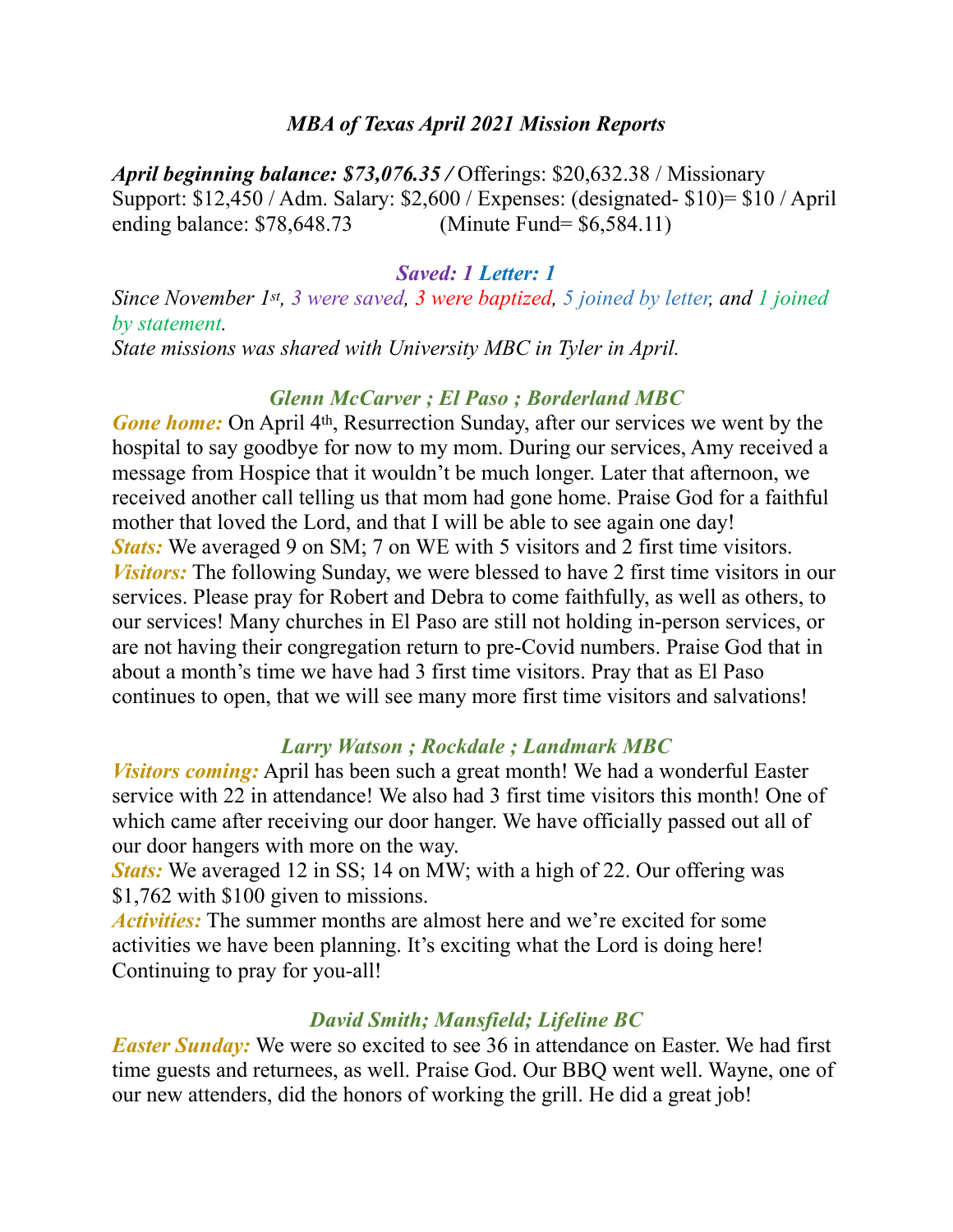*Food ministry:* We are actually meeting young families that are possible prospects for the church and the gospel. There are some folks that are beginning to look forward with free food. We will see how this all works out in the future. Right now it is opening doors for the gospel.

*Community Center:* The Mobile Home park where our mobile unit is, has offered their community center for us to have Wednesday night Bible Studies and this year's VBS. Bro. Bill Johnson from ICP is giving us VBS material for which we are very grateful.

*Thankful:* We are so thankful for the good workers that God has given us at Lifeline. We have four ladies that are super energized in outreach ministries. We praise God for others that are very faithful to the Lord and church attendance. *Stats:* We averaged 22 in MW; 14 in Small groups with 7 first time guests and *1 saved.* Our offering was \$2,889.50 with \$390 given to missions *Saved:* A young Atheist man in his early 20's received Christ two weeks ago. He is hungry to know more about the Bible and the Lord. Praise God! *Albania:* Bro. Stephen is praying about God's will in his life about missionary work. He will be leaving on May 7<sup>th</sup> for a survey trip to Albania.

# *Victor Rice; San Antonio; Shiloh MBC*

*Thanks:* We give thanks to the Lord for repeating visitors, which we are seeing the Lord working. We have one young lady that was brought to us by her boyfriend because she was not saved but we later found out the boyfriend is controlling and abusive and he is currently in jail and we are working with her as she is asking for prayer and questions when attending.

*Homeless:* We are still picking up at Haven of Hope homeless shelter and picking up another couple on the east side that has no transportation.

*Stats:* We averaged 15 in SS; 20 MW; 13 on EW; and 12 on WE. Our offering was \$3,905, with \$580 given to missions.

*Better*: We are giving thanks to the Lord for Bro. Mike as he has moved to a new rehab place after getting out of the hospital from a nasty fall that reopened his wound from his amputated leg, from another rehab in Houston. He is still having trouble with his mind but was sitting up in a wheelchair today. Thank you Lord. I have 14 of his family on a text chain as I lead prayer and encouragement daily as they are all over the USA, and it gives an opportunity to share Jesus Christ with them.

*Prayers needed:* Our other young boy that tried to take his life is currently with his dad in South Carolina and praying that God intervenes in his heart and mind as he is away from us until the fall school session. We thank all the Churches that pray for and support us in the Lord.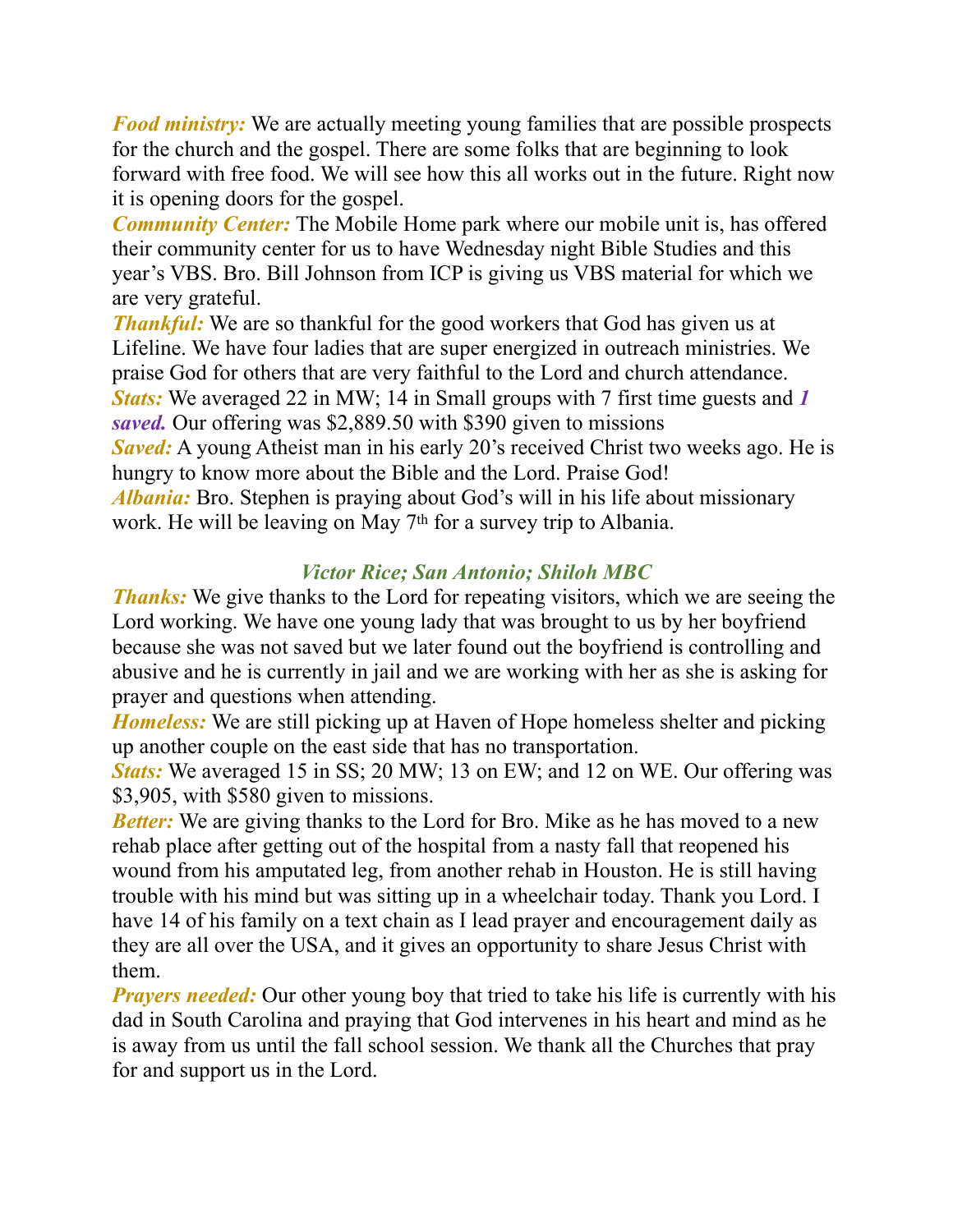### *Joe Bozarth; Conroe; Fellowship BC*

*UP, Up:* April has been a great month for us. Our attendance is still increasing and visitors are returning consistently. We are looking forward to the month of May. Another young lady joined our church by letter from a sister church in the Panhandle area. God is doing great things in Conroe and we are continually being blessed.

*Stats:* We had *1 to join by letter*. We averaged 19 in SS; 22 in MW; 14 on EW; and 13 on WE. Our offering was \$5,356 with \$535.60 given to missions and \$3,002 paid on the loan.

#### *Ronald Kellam; Hooks; Soul Seekers MBC*

*Closing:* Echo Hills MBC of Texarkana made the decision to close the doors of the Soul Seekers MBC in Hooks. They withdrew their need for monthly support in April. Pray for them, as they decide what to do with the building.

#### *Steven Haney; Lubbock; MBSF Director at Texas Tech U.*

*7-8:* April has been a good month, we had a lot of enthusiasm the first couple of weeks after our MBSF retreat at the end of March but this last week was pretty low due to final closing in the next couple of weeks. We have been looking at true love and forgiveness that is found only in God in our lessons as both are important motivators for witnessing to others. Experiencing the love and forgiveness of God should drive us to help others have the same experience. Our Bible studies stayed at 7-8 but dropped off this last week to 2 students due to others trying to get work in and labs done before finals start the first of May. Please be in prayer as our students get ready to head into finals, it can be an extremely stressful time and a time that staying close to God can be extremely beneficial to their spiritual and mental health. One of our students that did not get accepted back into the nursing program here for the fall has decided to reapply for the spring semester and just stay here working during the fall so please be in prayer that her spring request will be accepted. Her brother has been accepted into TTU this fall and she has told him about us and said he seems exciting in getting involved when he gets here so already we have a new student coming on board! Another blessing is that one of our students that really changed her position on eternal salvation had apparently been talking with her dad a lot after that study and told me this week that her dad has started to see that salvation is eternal as well!

*Offerings:* We are thankful our offerings and support have remained steady. We still have not hit the \$4,000/month mark to start looking for MBSF property but as soon as we get close to summer will be looking for any deputation appointments we can get. If your church would like to hear about the MBSF ministry and what we do, then we would love an opportunity to come and present it to your church. If